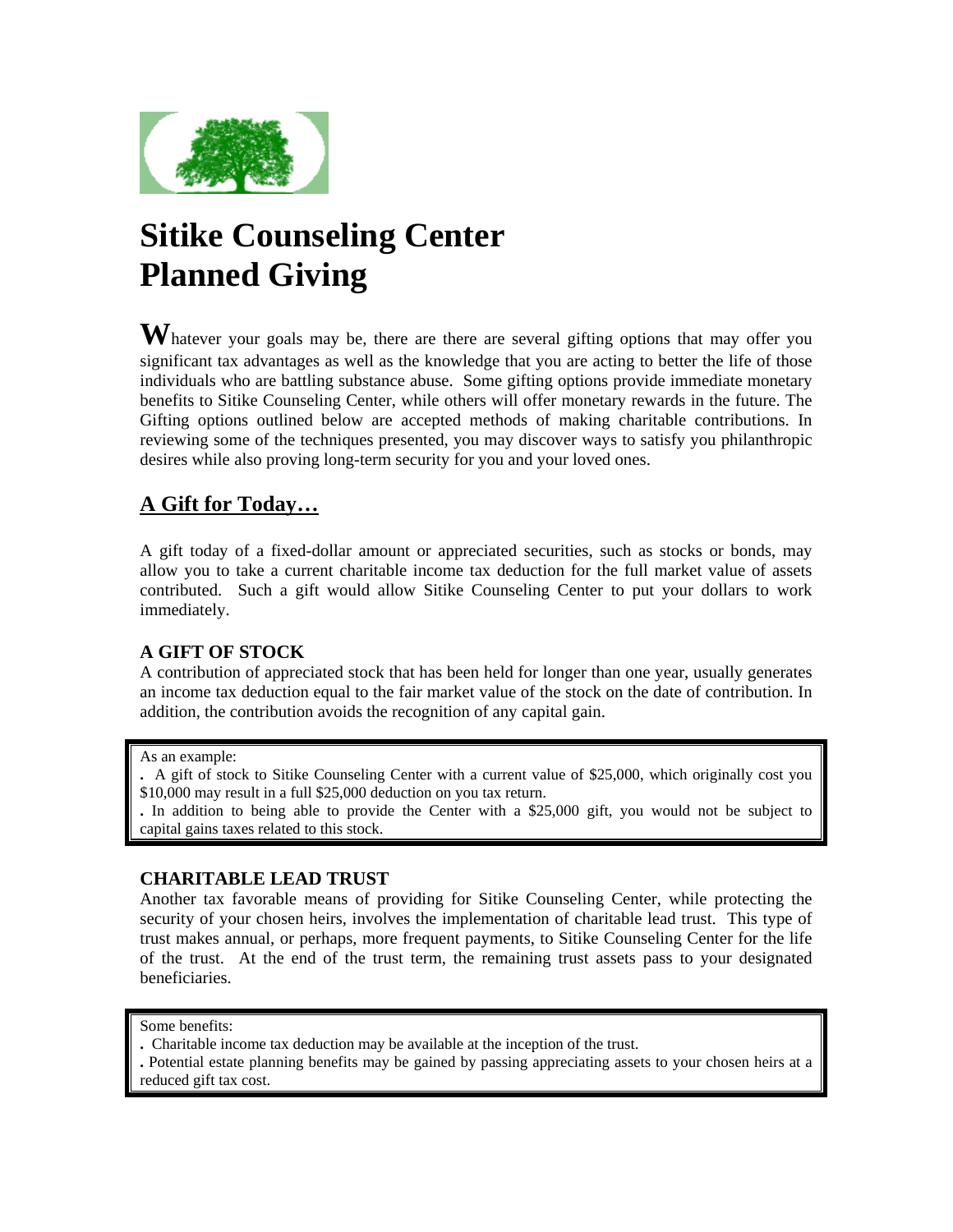# **A gift for Tomorrow…**

# **CHARITABLE BEQUESTS**

Certain gifting options act to provide you with significant tax advantages, while guaranteeing Sitike Counseling Center your support in the future. There are other mechanisms you can use during your lifetime to make a significant gift, demonstrating your commitment to Sitike Counseling Center. Depending on how these donations are structured, it is possible to; reduce your income taxes; reduce or eliminate taxes on appreciated properties, or restructure your estate and estate taxes. You can also use an asset to provide for both a loved one and the Sitike Counseling Center.

#### **YOUR WILL**

The vast majority of Americans die without a will, leaving their estates to be distributed according to a legislative formula determined by the state government. In the process, opportunities are lost to minimize taxes for heirs; to provide an income for a child, spouse, or parent; to name heirs outside of your immediate family; to allow for varying needs of your beneficiaries; or to support the charitable causes, which you consider important.

You may have already consulted with your attorney and/or financial advisor about designing a will, which distributes your estate according to your priorities. The advisors will also be able to help you maximize the value of the estate for your heirs. Charitable bequests are one mechanism for doing this.

Charitable donations are deducted from the value of the total estate for purposes of determining estate taxes. Therefore, while providing support for an organization that is of personal interest to you, you may also be able to reduce the rate at which your heirs are taxes and preserve the value of the estate they will inherit. The Sitike Counseling Center would be honored to be included in your will.

#### **GIFT OF RETIREMENT PLAN BALANCE**

Donating the balance of a retirement plan such as an IRA or  $401(k)$  may result in significant tax advantages. Naming Sitike Counseling Center as the beneficiary of such a plan upon your death achieves an estate tax charitable deduction and avoids the imposition of any income tax. If you are at a point in life when you can withdraw funds from your retirement account without an earlywithdrawal penalty (age 59 1/2), you might find it convenient and good tax planning to withdraw funds from your account in order to make your gifts.

Example: Jerome and Allison M. have made a commitment to make a charitable gift over a five-year period.

After consulting with their tax advisors, they decide to make an annual withdrawal from Jerome's retirement account to fund the gift. While they will report the amount of the withdrawal each year as taxable income, it may be fully deductible as a charitable gift, often resulting in a "wash" for income tax purposes.

Jerome and Allison anticipate that his plan will earn enough annually (tax-free) to cover the gifts, so the balance of his fund should be unaffected. Jerome's account is approaching the maximum that can be accumulated without penalty, so this practice may be good long-range tax planning, as well.